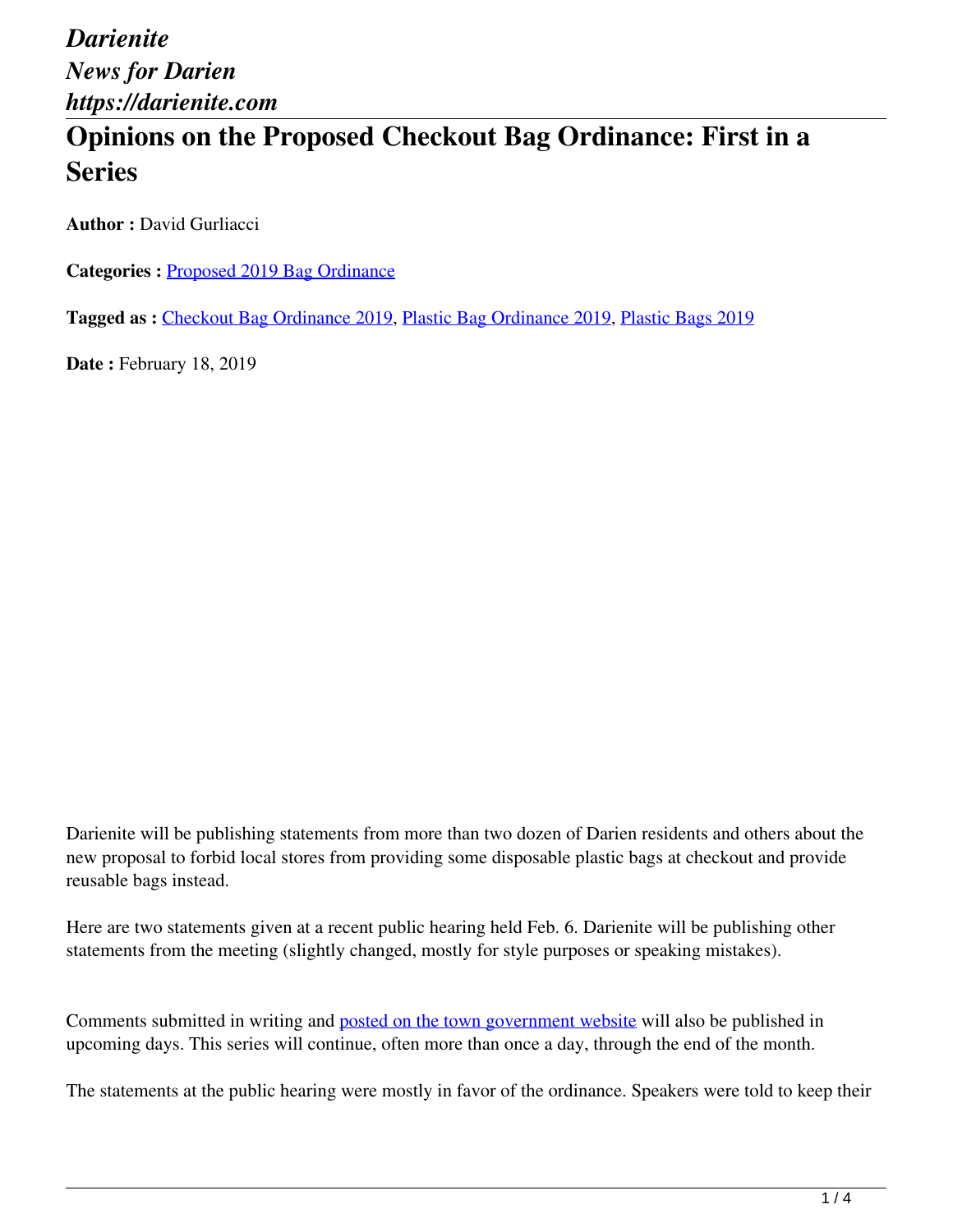# *Darienite News for Darien https://darienite.com*

comments under three minutes.

Comments from supporters Lucia Zachowski of Goodwives River Road and Olena Czebiniak of Cherry Street are included here. A written statement from Darien Chamber of Commerce Director Susan Cator, who also spoke at the hearing, will also be published today, Monday, Feb. 18.

#### **Lucia Zachowski**

*[From timestamps 7:15 to 10:44 on the video at the bottom of this article.]*

We are the only town in this area that does not have a plastic bag ordinance. [She said a little later that New Canaan has one under consideration.]

I joined BYO Darien back in May when I discovered on the DEEP [Connecticut Department of Energy and Environmental Protection] website that all those plastic bags I was religiously putting into single stream [recycling] are, in fact, getting pulled out of the single stream recycling [...], and they are being burned in Bridgeport — and we are breathing those fumes as they are coming down the coast.

I was horrified because I have seen, as I'm sure you all have, that the number of plastic bags that are given out every day. Well, it's worse than you think.

Every week in Darien, between the two Stop & Shops and the CVS, close to 60,000 plastic bags are given out. We've gotten that number from the managers — 60,000 a week.

It's time that Darien stood up and made an effort to protect the environment in this beautiful town — not only to preserve it for the future, for our children, but also for our daily lives, to maintain this beautiful environment.

But it's also an underpinning of our home values here. So there are three really good reasons for everyone to get behind this ordinance.

The ordinance we're proposing is, over a six-month period, to ban out the plastic bags that retail establishments might already have in stock, and then, after that six-month period, we would go to a 40 percent-recycled paper bag offered for an environmental fee of 10 cents, which would defray the cost of the paper bag to the retailer.

I have a vendor right here who will provide those recycled paper bags for 14 cents apiece, so the retailers would still have a cost of 4 cents per bag. [...]

We are looking for input from the town because it's very important that we have a dialog that [lets] people feel like they've been heard, so I encourage you to speak up tonight or send an email to the RTM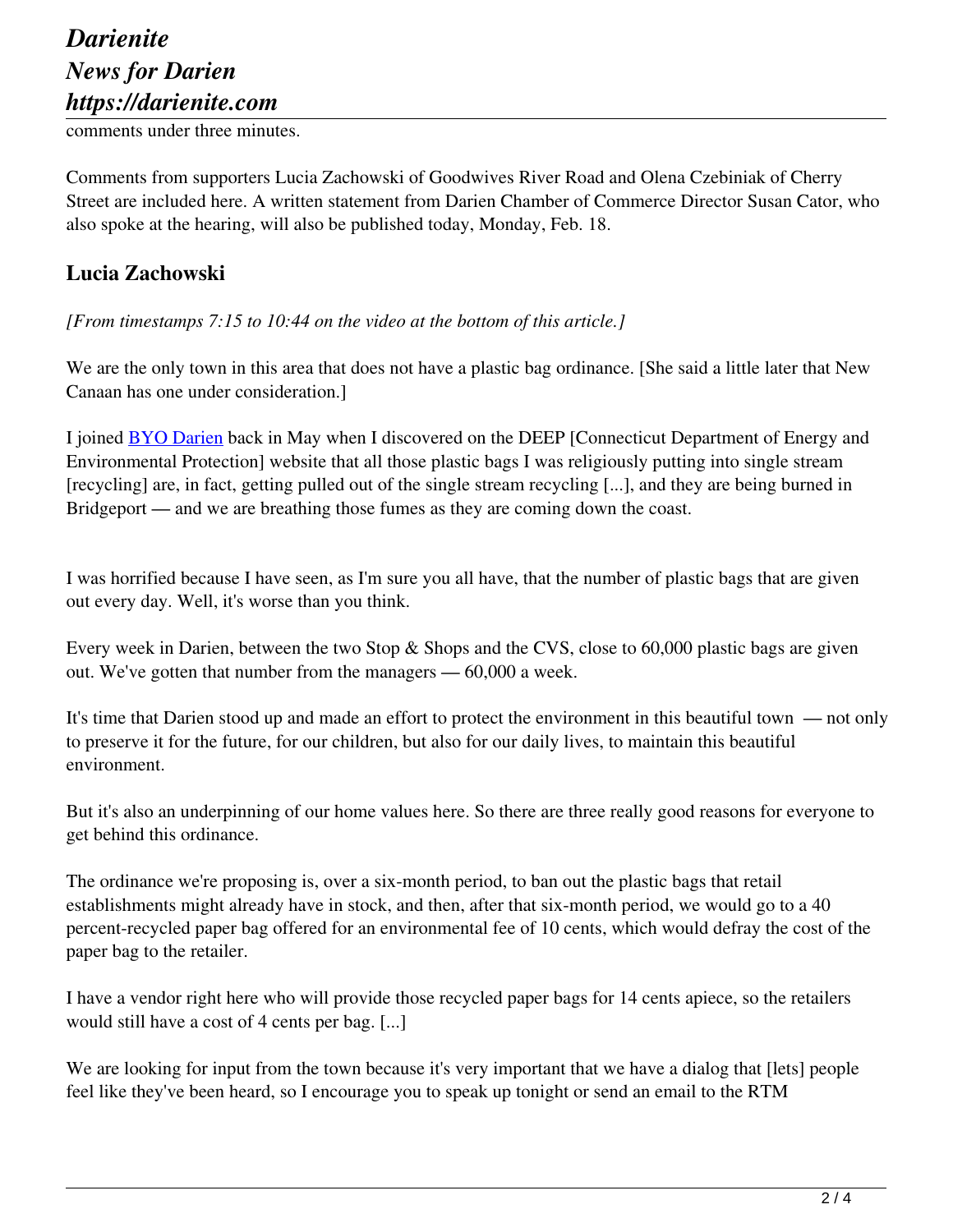# *Darienite News for Darien https://darienite.com*

[Representative Town Meeting].

#### *[Anyone who wants to give comments to the RTM or has questions is encouraged to email*  DarienRTM@DarienCT.gov*. Opinions on the proposal will be posted on the town government website.]*

There is plenty of precedent for such an ordinance. As I said, the towns surrounding us all have ordinances or are considering ordinances — [a town government body in] New Canaan is meeting tonight.

So It is something that we all need to consider, not just for the moment, but for the future. I personally have been very involved with the restoration of Gorham's Pond, and when we clean out Gorham's Pond twice a year, the dominant items that come out are plastic bottles and these plastic bags.

If plastic bags had been on the Mayflower, they would still be here. They take over 500 years to degrade. Is this the kind of world we want to leave to our children, where we're knee-deep in plastic bags and plastic bottles and wrappers?

### **Olena Czebiniak**

*[From timestamps 15:50 to 17:41 on the video at the bottom of this article.]*

[In addition to living on Cherry Street in Darien] I also work for SoundWaters environmental education organization right here on Holly Pond, and I would like to just bring up two points, very quickly about our work with the young generation.

We take our students to the beach right after runoffs — right after the storms and big rains — and we look at the shoreline and see [...] what all these storms are bringing to the beaches. They full of plastic. We pick up pounds and pounds of plastic bags – single-use are the biggest culprit.

When our students are going into the middle of Long Island Sound in our research vessels and they test the waters in Holly Pond [...] They test on the beaches, they look at the animals and also test their composition and they find micro-plastics in every one of these items.

Inevitably, they're looking at us as their teachers and asking a question: What do we do about this?

The plastic ban that Darien is proposing is not only about businesses and how 10 cents would make a difference or not, it's about changing human behavior. It's about changing our behavior, and I believe that Darien has to be at the forefront of this.

It's just like we were composting, and I give a lot of credit to our town for that. We should be at the forefront [...] and teach our generation how to preserve and protect what we have for the future and for now.